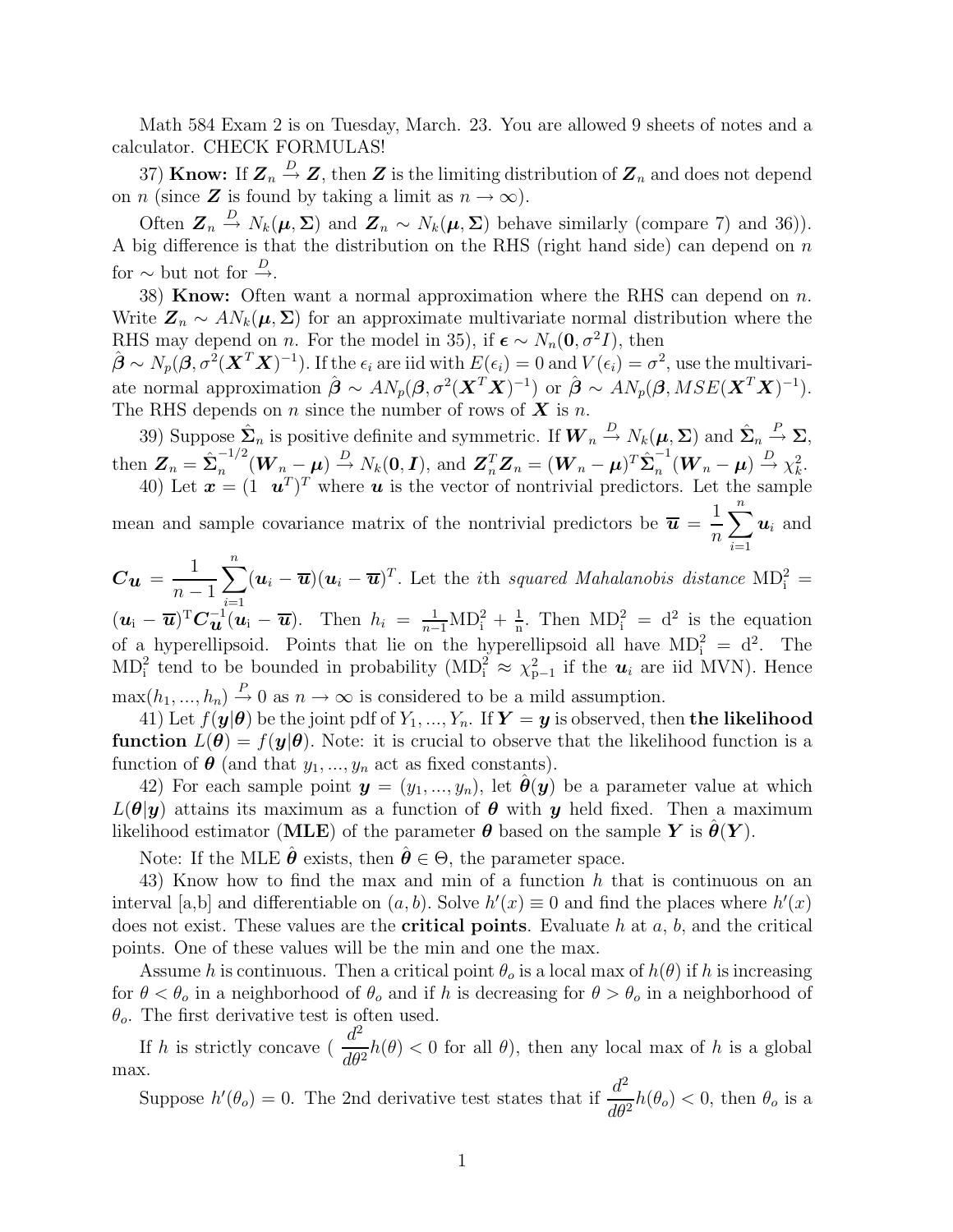local max.

If  $h(\theta)$  is a continuous function on an interval with endpoints  $a < b$  (not necessarily finite), and differentiable on  $(a, b)$  and if the **critical point is unique**, then the critical point is a global maximum if it is a local maximum (because otherwise there would be a local minimum and the critical point would not be unique). To show that  $\theta$  is the MLE (the global maximizer of  $log L(\theta)$ ), show that  $log L(\theta)$  is differentiable on  $(a, b)$ where  $\Theta$  may contain the endpoints a and b. Then show that  $\theta$  is the unique solution to the equation  $\frac{d}{d\theta} \log L(\theta) = 0$  and that the 2nd derivative evaluated at  $\hat{\theta}$  is negative:  $d^2$  $\frac{d}{d\theta^2} \log L(\theta)|_{\hat{\theta}} < 0.$ 

44) Know: In addition to differentiating the log likelihood, the MLE can sometime be found by directly maximization of the likelihood  $L(\theta)$ . For regression,  $\theta = (\beta, \sigma)$  or  $(\beta, \sigma^2)$ . Can often fix  $\sigma$  and then show  $\hat{\beta}$  is the MLE by direct maximization. The the MLE  $\hat{\sigma}$  or  $\hat{\sigma}^2$  can be found by maximizing the log profile likelihood function  $\log[L_p(\sigma, \hat{\boldsymbol{\beta}})]$ or  $\log[L_p(\sigma^2, \hat{\boldsymbol{\beta}})]$  where  $L_p(\sigma, \hat{\boldsymbol{\beta}}) = L(\sigma, \boldsymbol{\beta} = \hat{\boldsymbol{\beta}})$ . See HW5 1 and Q4 1.

45) Orthogonal regression: let  $Y = X\beta + \epsilon$  where X is full rank p and  $X =$  $[\mathbf{v}_0 \ \mathbf{v}_1 \ \dots \ \mathbf{v}_{p-1}]$ . Suppose the columns of X are orthogonal so  $\mathbf{v}_i^T \mathbf{v}_j = 0$  for  $i \neq j$ . Then  $\mathbf{X}^T\mathbf{X} = diag(\mathbf{v}_i^T\mathbf{v}_i)$  and  $(\mathbf{X}^T\mathbf{X})^{-1} = diag(1/(\mathbf{v}_i^T\mathbf{v}_i))$ . Then  $\hat{\beta}_j =$  $\boldsymbol{v}_j^T \boldsymbol{y}$  $\boldsymbol{v}_j^T\boldsymbol{v}_j$ for  $j =$ 

 $0, 1, ..., p-1$ . Also, the  $\hat{\boldsymbol{\beta}}_j$  remain unchanged if columns of **X** other than  $\boldsymbol{v}_j$  are deleted. 46)-51) are for the nonfull rank linear model.

46) Know: The nonfull rank linear model: suppose  $Y = X\beta + \epsilon$  where X has rank  $r < p$  and **X** is an  $n \times p$  matrix.

i)  $\mathbf{P}_{\mathbf{X}} = \mathbf{X} (\mathbf{X}^T \mathbf{X}) - \mathbf{X}^T$  is the unique projection matrix on  $C(\mathbf{X})$  and does not depend on the generalized inverse  $(X^T X)^-$ . (Recall that projection matrices are symmetric and idempotent but singular unless  $P_X = I$ . Also recall that  $P_X X = X$ , so  $\boldsymbol{X}^T \boldsymbol{P} \boldsymbol{X} = \boldsymbol{X}^T.$ 

ii)  $\hat{\boldsymbol{\beta}} = (\boldsymbol{X}^T \boldsymbol{X})^- \boldsymbol{X}^T \boldsymbol{Y}$  does depend on  $(\boldsymbol{X}^T \boldsymbol{X})^-$  and is not unique.

iii)  $\hat{\bm{Y}} = \bm{X}\hat{\bm{\beta}} = \bm{P}_{\bm{X}}\bm{Y}, \ \bm{e} = \bm{Y} - \hat{\bm{Y}} = \bm{Y} - \bm{X}\hat{\bm{\beta}} = (\bm{I} - \bm{P}_{\bm{X}})\bm{Y} \ \text{and} \ RSS = \bm{e}^T\bm{e} \ \text{are}$ unique and so do not depend on  $(\boldsymbol{X}^T \boldsymbol{X})^-$ .

iv)  $\hat{\boldsymbol{\beta}}$  is a solution to the normal equations:  $\mathbf{X}^T \mathbf{X} \hat{\boldsymbol{\beta}} = \mathbf{X}^T \mathbf{Y}$ .

v) It can be shown that  $\text{rank}(\boldsymbol{P}_{\boldsymbol{X}}) = r$  and  $\text{rank}(\boldsymbol{I} - \boldsymbol{P}_{\boldsymbol{X}}) = n - r$ .

vi) Let  $\hat{\theta} = X\hat{\beta}$  and  $\theta = X\theta$ . Suppose there exists a constant vector c such that  $E(c^T\hat{\theta}) = c^T\theta$ . Then among the class of linear unbiased estimators of  $c^T\theta$ , the least squares estimator  $c^T\hat{\theta}$  is BLUE.

vii) If Cov $(\boldsymbol{Y}) = \text{Cov}(\boldsymbol{\epsilon}) = \sigma^2 \boldsymbol{I}$ , then  $MSE = \frac{RSS}{S}$  $n - r$ =  $\bm{e}^T\bm{e}$  $n - r$ is an unbiased estimator of  $\sigma^2$ .

viii) Let the columns of  $X_1$  form a basis for  $C(X)$ . For example, take r linearly independent columns of  $\boldsymbol{X}$  to form  $\boldsymbol{X}_1$ . Then  $\boldsymbol{P}_{\boldsymbol{X}} = \boldsymbol{X}_1(\boldsymbol{X}_1^T\boldsymbol{X}_1)^{-1}\boldsymbol{X}_1^T$ .

47) Know: Let  $\boldsymbol{a}$  and  $\boldsymbol{b}$  be constant vectors. Then  $\boldsymbol{a}^T\boldsymbol{\beta}$  is estimable if there exists a linear unbiased estimator  $\boldsymbol{b}^T \boldsymbol{Y}$  so  $E(\boldsymbol{b}^T \boldsymbol{Y}) = \boldsymbol{a}^T \boldsymbol{\beta}$ .

48) Know: The quantity  $a^T \beta$  is estimable iff  $a^T = b^T X$  iff  $a = X^T b$  (for some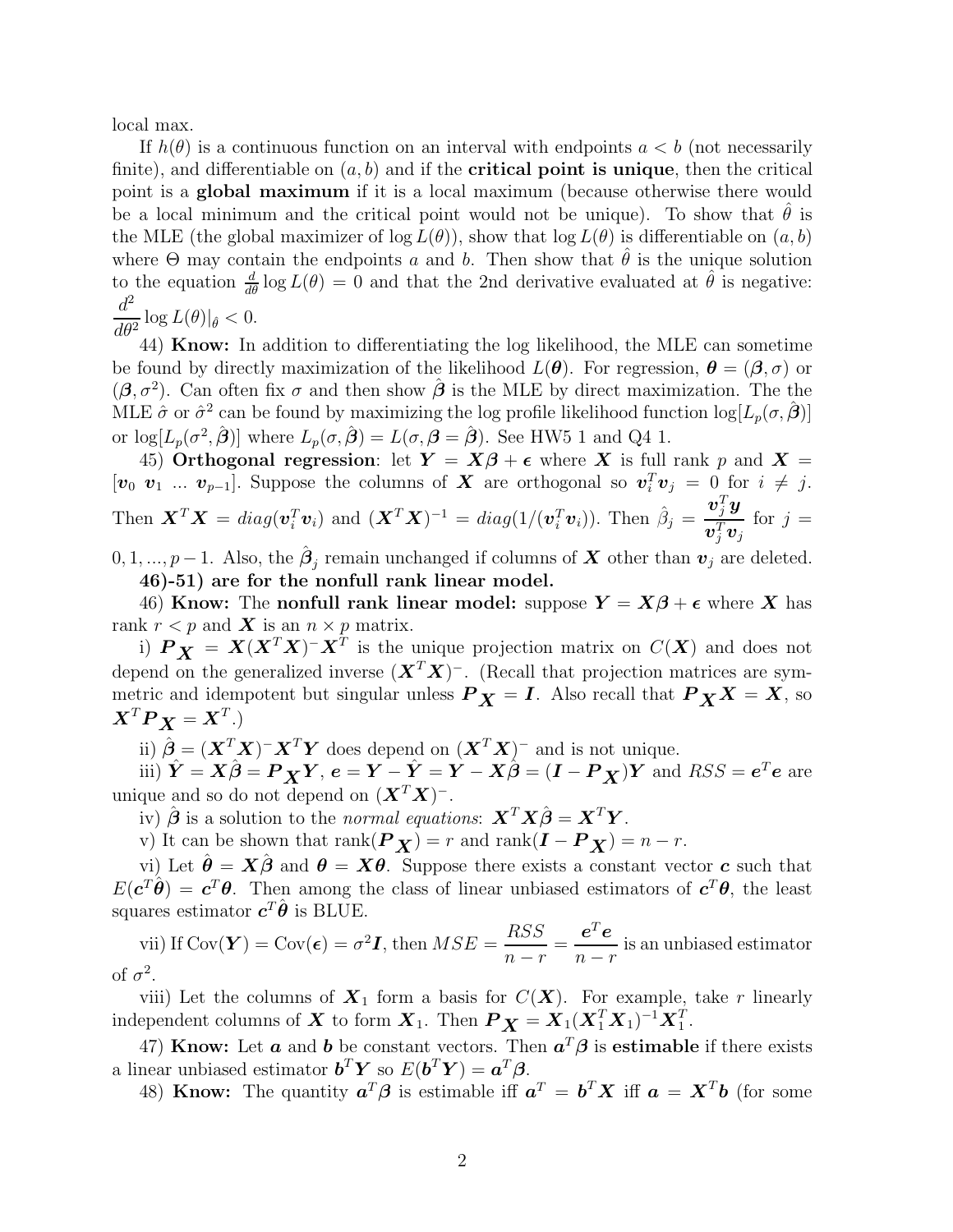constant vector **b**) iff  $a \in C(X^T)$ .

49) If  $a^T\beta$  is estimable and a least squares estimator  $\hat{\beta}$  is any solution to the normal equations  $\mathbf{X}^T \mathbf{X} \hat{\boldsymbol{\beta}} = \mathbf{X}^T \mathbf{Y}$ . Then  $\boldsymbol{a}^T \boldsymbol{\beta}$  is unique and  $\boldsymbol{a}^T \hat{\boldsymbol{\beta}}$  is the BLUE of  $\boldsymbol{a}^T \boldsymbol{\beta}$ .

50) The term "estimable" is misleading since there are nonestimable quantities  $a^T \beta$ that can be estimated with biased or nonlinear estimators.

51) Estimable quantities tend to go with the nonfull rank linear model. Can avoid nonestimable functions by using a full rank model instead of a nonfull rank model (delete columns of  $X$  until it is full rank).

Back to the full rank linear model.

52) The Gauss Markov theorem: Let  $Y = X\beta + \epsilon$  where X is full rank p,  $E(\epsilon) = 0$  and  $Cov(\epsilon) = \sigma^2 I$ . Then  $a^T \hat{\beta}$  is the BLUE for  $a^T \beta$  for any constant  $p \times 1$ vector a.

(Also see 32 b).)

53) The generalized least squares (GLS) model is  $\mathbf{Y} = \mathbf{X}\boldsymbol{\beta} + \boldsymbol{\epsilon}$  where Y is an  $n \times 1$ vector of dependent variables, X has full rank  $p, E(\epsilon) = 0$ , and  $Cov(\epsilon) = \sigma^2 V$  where V is a known  $n \times n$  symmetric positive definite matrix. The least squares (LS) or ordinary least squares (OLS) model is the special case where  $V = I$ .

54) The *weighted least squares* (WLS) model with weights  $w_1, ..., w_n$  is the special case of the GLS model where V is diagonal:  $V = diag(v_1, ..., v_n)$  and  $w_i = 1/v_i$ .

55) The feasible generalized least squares (FGLS) model is the same as the GLS estimator except that  $V = V(\theta)$  is a function of an unknown  $q \times 1$  vector of parameters **θ**. Let the estimator of **V** be  $V = V(\theta)$ . The feasible weighted least squares (FWLS) estimator is the special case of the FGLS estimator where  $V = V(\theta)$  is diagonal. Hence the estimated weights  $\hat{w}_i = 1/\hat{v}_i = 1/v_i(\hat{\theta})$ .

56) The GLS estimator  $\hat{\boldsymbol{\beta}}_{GLS} = (\boldsymbol{X}^T \boldsymbol{V}^{-1} \boldsymbol{X})^{-1} \boldsymbol{X}^T \boldsymbol{V}^{-1} \boldsymbol{Y}$ . The fitted values are  $\hat{\bm{Y}}_{GLS}=\bm{X}\hat{\bm{\beta}}_{GLS}.$ 

The  $WLS$  estimator  $\hat{\boldsymbol{\beta}}_{WLS} = (\boldsymbol{X}^T\boldsymbol{V}^{-1}\boldsymbol{X})^{-1}\boldsymbol{X}^T\boldsymbol{V}^{-1}\boldsymbol{Y}$ . The fitted values are  $\hat{\boldsymbol{Y}}_{WLS} =$  $\bm{X}\hat{\bm{\beta}}_{WLS}.$ 

Then the FGLS estimator  $\hat{\boldsymbol{\beta}}_{FGLS} = (\boldsymbol{X}^T \hat{\boldsymbol{V}}^{-1} \boldsymbol{X})^{-1} \boldsymbol{X}^T \hat{\boldsymbol{V}}^{-1} \boldsymbol{Y}$ . The fitted values are  $\hat{\bm{Y}}_{FGLS} = \bm{X} \hat{\bm{\beta}}_{FGLS}$ . The FWLS estimator and fitted values will be denoted by  $\hat{\bm{\beta}}_{FWLS}$ and  $\hat{\mathbf{Y}}_{FWLS}$ , respectively.

57) It can be shown that the GLS estimator minimizes the GLS criterion

$$
Q_{GLS}(\eta) = (\boldsymbol{Y} - \boldsymbol{X}\boldsymbol{\eta})^T \boldsymbol{V}^{-1} (\boldsymbol{Y} - \boldsymbol{X}\boldsymbol{\eta}).
$$

Notice that the FGLS and FWLS estimators have  $p+q+1$  unknown parameters. These estimators can perform very poorly if  $n < 10(p+q+1)$ .

58) There is a symmetric, nonsingular  $n \times n$  matrix  $\mathbf{R} = \mathbf{V}^{1/2}$  (the square root matrix of V) such that  $V = RR$ . Let  $Z = R^{-1}Y$ ,  $U = R^{-1}X$  and  $\boldsymbol{a} = R^{-1}\boldsymbol{\epsilon}$ . This method uses the spectral theorem (singular value decomposition).

59) GLS as OLS Theorem: a)  $Z = U\beta + a$  follows the OLS model since  $E(a) = 0$ and  $Cov(\boldsymbol{a}) = \sigma^2 \boldsymbol{I}_n$ .

b) The GLS estimator  $\hat{\beta}_{GLS}$  can be obtained from the OLS regression (without an intercept) of  $Z$  on  $U$ .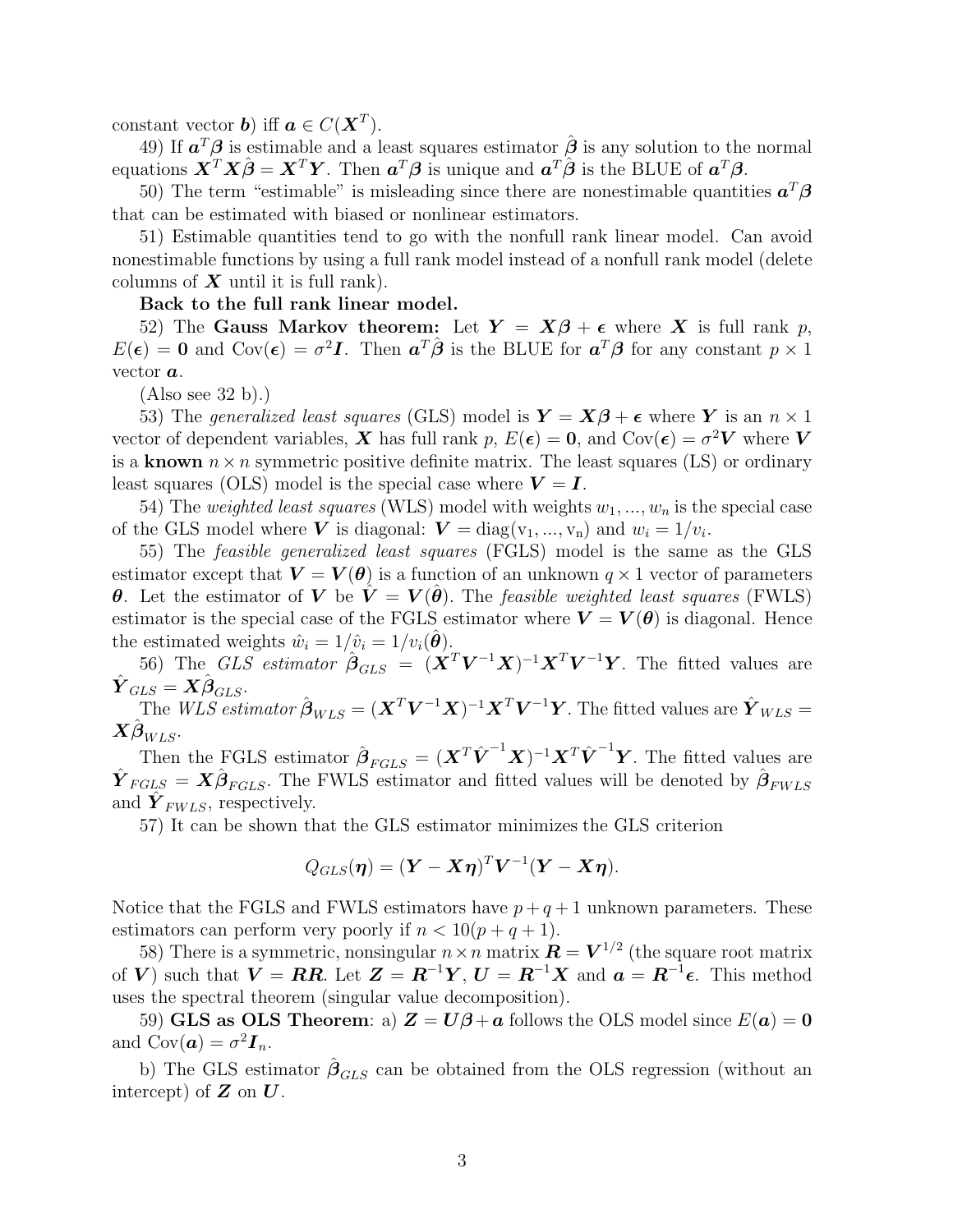c) For WLS,  $Y_i = \boldsymbol{x}_i^T \boldsymbol{\beta} + \epsilon_i$ . The corresponding OLS model  $\boldsymbol{Z} = \boldsymbol{U} \boldsymbol{\beta} + \boldsymbol{a}$  is equivalent to  $Z_i = \mathbf{u}_i^T \boldsymbol{\beta} + a_i$  for  $i = 1, ..., n$  where  $\mathbf{u}_i^T$  is the *i*th row of U. Then  $Z_i = \sqrt{w_i} Y_i$ and  $u_i = \sqrt{w_i} x_i$ . Hence  $\hat{\beta}_{WLS}$  can be obtained from the OLS regression (without an intercept) of  $\mathbf{Z}_i = \sqrt{w_i} Y_i$  on  $\mathbf{u}_i = \sqrt{w_i} \mathbf{x}_i$ .

60) The FGLS estimator can also be found from the OLS regression (without an intercept) of **Z** on **U** where  $V(\theta) = RR$ . Similarly the FWLS estimator can be found from the OLS regression (without an intercept) of  $Z_i = \sqrt{\hat{w}_i} Y_i$  on  $u_i = \sqrt{\hat{w}_i} x_i$ . But now  $U$  is a random matrix instead of a constant matrix. Hence these estimators are highly nonlinear.

61) Under regularity conditions, the OLS estimator  $\hat{\beta}_{OLS}$  is a consistent estimator of  $\beta$  when the GLS model holds ( $Cov(\epsilon) = \sigma^2 V$ ), but  $\hat{\beta}_{GLS}$  should be used because it generally has higher efficiency.

## Ch. 4 Hypothesis Testing

62) Let **A** be a  $q \times p$  constant matrix with rank $(A) = q$ , let **c** be a  $q \times 1$  constant vector, and consider testing  $H_0$ :  $A\beta = c$ . If  $Y = X\beta + \epsilon$  where rank $(X) = p$ ,  $E(\boldsymbol{\epsilon}) = \mathbf{0} \text{ and } \text{Cov}(\boldsymbol{\epsilon}) = \sigma^2 \tilde{\boldsymbol{I}}, \text{ then } \hat{\boldsymbol{\beta}} \sim N_p(\boldsymbol{\beta}, \sigma^2(\boldsymbol{X}^T\boldsymbol{X})^{-1}), \text{ and } \hat{\boldsymbol{A}}\hat{\boldsymbol{\beta}} - \boldsymbol{c} \sim N_q(\boldsymbol{A}\boldsymbol{\beta} - \boldsymbol{I}).$  $c, \sigma^2 A(\boldsymbol{X}^T \boldsymbol{X})^{-1} \boldsymbol{A}^T$ ). If  $H_0$  is true then  $\hat{A}\hat{\boldsymbol{\beta}} - c \sim N_q(\boldsymbol{0}, \sigma^2 \boldsymbol{A} (\boldsymbol{X}^T \boldsymbol{X})^{-1} \boldsymbol{A}^T)$ , and

$$
qF = \frac{1}{\sigma^2} (\mathbf{A}\hat{\boldsymbol{\beta}} - \mathbf{c})^T [\mathbf{A}(\mathbf{X}^T \mathbf{X})^{-1} \mathbf{A}^T]^{-1} (\mathbf{A}\hat{\boldsymbol{\beta}} - \mathbf{c}) \sim \chi_q^2.
$$

63) If  $H_0$  is true, then by the LS CLT,  $qF \stackrel{D}{\rightarrow} \chi_q^2$  for a large class of zero mean error distributions.

64) **Know:** The partial F test, and its special cases the Anova F test and the Wald t test, use  $c = 0$ . Let the full model use Y,  $x_0 \equiv 1, x_1, ..., x_{p-1}$ , and let the reduced model use *Y*,  $x_0, x_{j_1},..., x_{j_k}$  where  $\{j_1,..., j_k\}$  ⊂  $\{1,..., p-1\}$ . Here  $0 \leq k < p-1$ , and if  $k = 0$ , then the model is  $Y_i = \beta_0 + \epsilon_i$ . Hence the full model is  $Y_i = \beta_0 + \beta_1 x_{i,1} + \cdots$  $\beta_{p-1}x_{i,p-1}+\epsilon_i$ , while the reduced model is  $Y_i = \beta_0 + \beta_{j_1}x_{i,j_1} + \cdots + \beta_{j_k}x_{i,j_k}+\epsilon_i$ . In matrix form, the full model is  $Y = X\beta + \epsilon$  and the reduced model is  $Y = X_R\beta_R + \epsilon$  where the columns of  $X_R$  are a proper subset of the columns of X. i) The **partial F** test has  $H_0: \beta_{j_{k+1}} = \cdots = \beta_{j_{p-1}} = 0$ , or  $H_0:$  the reduced model is good, or  $H_0: \mathbf{A}\mathbf{\beta} = \mathbf{0}$ where **A** is a  $p - k - 1 \times p$  matrix where the *i*th row of **A** has a 1 in the  $j_{k+i}$ <sup>th</sup> position and zeroes elsewhere. In particular, if  $\beta_0, ..., \beta_k$  are the only  $\beta_i$  in the reduced model, then  $\mathbf{A} = \begin{bmatrix} 0 & I_{p-k-1} \end{bmatrix}$  and  $\mathbf{0}$  is a  $(p-k-1) \times (k+1)$  matrix. Hence  $q = p-k+1$ number of predictors in the full model but not in the reduced model. ii) The **Anova F** test is the special case of the partial F test where the reduced model is  $Y_i = \beta_0 + \epsilon_i$ . Hence  $H_0: \beta_1 = \cdots = \beta_{p-1} = 0$ , or  $H_0:$  none of the nontrivial predictors  $x_1, ..., x_{p-1}$  are needed in the linear model, or  $H_0: \mathbf{A}\boldsymbol{\beta} = \mathbf{0}$  where  $\mathbf{A} = \begin{bmatrix} 0 & I_{p-1} \end{bmatrix}$  and  $\mathbf{0}$  is a  $(p-1) \times 1$ vector. Hence  $q = p - 1$ . iii) The **Wald t test** uses the reduced model that deletes the jth predictor from the full model. Hence  $H_0$ :  $\beta_j = 0$ , or  $H_0$ : the jth predictor  $x_j$ is not needed in the linear model given that the other predictors are in the model, or  $H_0: \mathbf{A}_j \mathbf{\beta} = 0$  where  $\mathbf{A}_j = [0, ..., 0, 1, 0, ..., 0]$  is a  $1 \times p$  row vector with a 1 in the  $j + 1$ position for  $j = 0, ..., p - 1$ . Hence  $q = 1$ .

65) A way to get the test statistic  $F_R$  for the partial F test is to fit the full model and the reduced model. Let  $RSS(F)$  be the RSS of the full model, and let  $RSS(R)$  be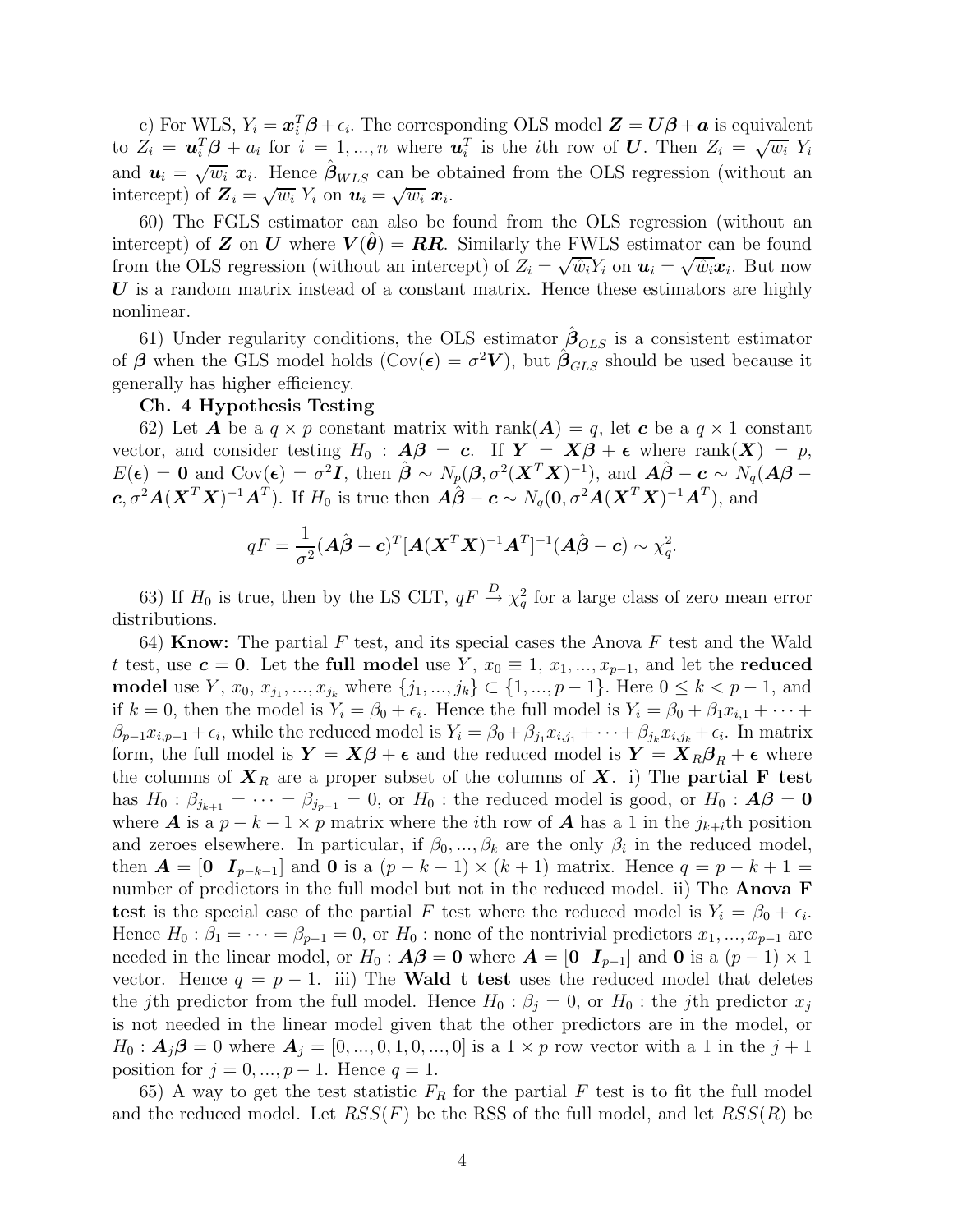the RSS of the reduced model. Similarly, let  $MSE(F)$  be the MSE of the full model. Let  $df_R = n - k - 1$  and  $df_F = n - p$  be the degrees of freedom for the reduced and full models. Then  $F_R = \frac{RSS(R) - RSS(F)}{RSE(F)}$  $\frac{qMSE(F)}{qMSE(F)}$  where  $q = df_R - df_F = p - k - 1 =$  number of predictors in the full model but not in the reduced model.

66) If  $X_n \sim F_{q,d_n}$  where the positive integer  $d_n \to \infty$  as  $n \to \infty$ , then  $qX_n \stackrel{D}{\to} \chi_q^2$ .

67) A test with test statistic  $T_n$  is a *large sample right tail*  $\delta$  *test* if the test rejects  $H_0$  if  $T_n > a_n$  and  $P(T_n > a_n) = \delta_n \to \delta$  as  $n \to \infty$  when  $H_0$  is true. Typically want  $\delta \leq 0.1$  and the values  $\delta = 0.05$  or  $\delta = 0.01$  are common. (An analogy is a large sample  $100(1 - \delta)\%$  confidence interval or prediction interval.)

Suppose when  $H_0$  is true,  $T_n \stackrel{D}{\rightarrow} \chi_q^2$ . Suppose  $P(W \leq \chi_q^2(1-\delta)) = 1-\delta$  and  $P(W > \chi_q^2(1-\delta)) = \delta$  where  $W \sim \chi_q^2$ . Suppose  $P(W \leq F_{q,d_n}(1-\delta)) = 1-\delta$  when  $W \sim F_{q,d_n}$ . Also write  $\chi_q^2(1-\delta) = \chi_{q,1-\delta}^2$  and  $F_{q,d_n}(1-\delta) = F_{q,d_n,1-\delta}$ . Then a test that rejects  $H_0$  if  $T_n > \chi_q^2(1-\delta)$  is a large sample right tail  $\delta$  test. Also, a test that rejects  $H_0$  if  $T_n/q > F_{q,d_n}(1-\delta)$  is a large sample right tail  $\delta$  test if the positive integer  $d_n \to \infty$ as  $n \to \infty$ .

Suppose when  $H_0$  is true,  $T_n \stackrel{D}{\rightarrow} N(0, 1)$ . Suppose  $P(W > Z(1 - \delta)) = \delta$  when  $W \sim N(0, 1)$ , and  $P(W > t_{d_n}(1 - \delta)) = \delta$  when  $W \sim t_{d_n}$ . Then a test that rejects  $H_0$  if  $T_n > Z(1 - \delta)$  is a large sample right tail  $\delta$  test. Also, a test that rejects  $H_0$  if  $T_n > t_{d_n}(1 - \delta)$  is a large sample right tail  $\delta$  test if the positive integer  $d_n \to \infty$  as  $n \to \infty$ .

68) Large sample t tests and intervals are used instead of  $Z$  tests and intervals since the t tests and intervals are more accurate for moderate n. Large sample  $F$  tests and intervals are used instead of  $\chi_2$  tests and intervals since the F tests and intervals are more accurate for moderate *n*.

69) Partial F Test Theorem: Suppose  $H_0: \mathcal{A}\beta = 0$  is true for the partial F test. Under the OLS full rank model, a)

$$
F_R = \frac{1}{qMSE} (\mathbf{A}\hat{\boldsymbol{\beta}})^T [\mathbf{A}(\mathbf{X}^T \mathbf{X})^{-1} \mathbf{A}^T]^{-1} (\mathbf{A}\hat{\boldsymbol{\beta}}).
$$

b) If  $\boldsymbol{\epsilon} \sim N_n(\boldsymbol{0}, \sigma^2 \boldsymbol{I})$ , then  $F_R \sim F_{q,n-p}$ .

c) For a large class of zero mean error distributions  $qF_R \stackrel{D}{\rightarrow} \chi_q^2$ .

d) The partial F test that rejects  $H_0: \mathbf{A}\boldsymbol{\beta} = \mathbf{0}$  if  $F_R > F_{q,n-p}(1-\delta)$  is a large sample right tail  $\delta$  test for the OLS model for a large class of zero mean error distributions.

70) Let  $X \sim t_{n-p}$ . Then  $X^2 \sim F_{1,n-p}$ . The two tail Wald t test for  $H_0: \beta_j = 0$  versus  $H_1$ :  $\beta_j \neq 0$  is equivalent to the corresponding right tailed F test since rejecting  $H_0$  if  $|X| > t_{n-p}(1-\delta)$  is equivalent to rejecting  $H_0$  if  $X^2 > F_{1,n-p}(1-\delta)$ .

71) The **pvalue** of a test is the probability, assuming  $H_0$  is true, of observing a test statistic as extreme as the test statistic  $T_n$  actually observed. For a right tail test, pvalue  $= P_{H_0}(\text{of observing a test statistic} \geq T_n).$  Under the OLS model where  $F_R \sim F_{q,n-p}$ when  $H_0$  is true (so the  $\epsilon_i$  are iid  $N(0, \sigma^2)$ ), the pvalue =  $P(W > F_R)$  where  $W \sim F_{q,n-p}$ . In general can only estimate the pvalue. Let pval be the estimated pvalue. Then pval  $= P(W > F_R)$  where  $W \sim F_{q,n-p}$ , and pval  $\stackrel{P}{\to}$  pvalue an  $n \to \infty$  for the large sample partial  $F$  test. The pvalues in output are usually actually pvals (estimated pvalues).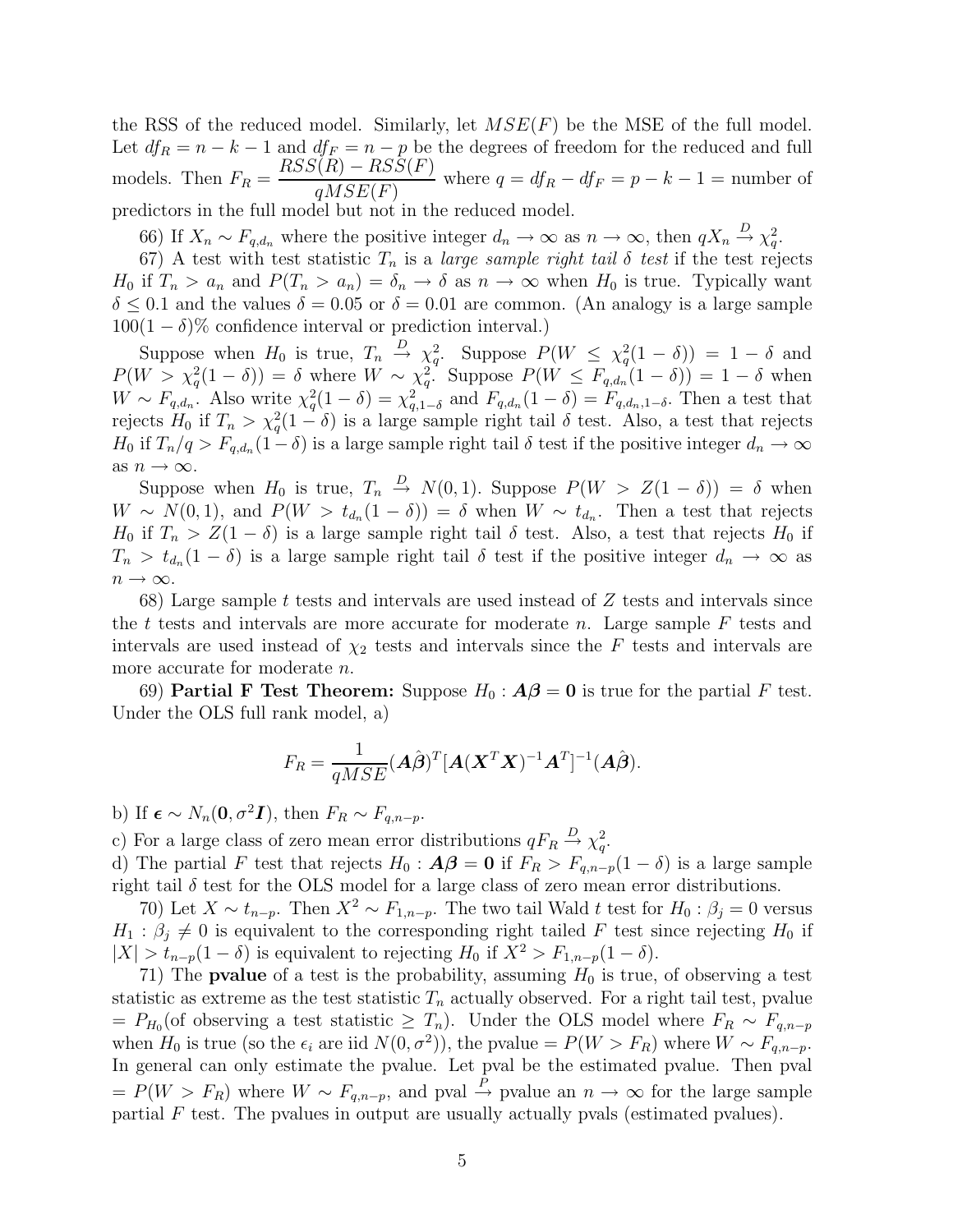72) Often  $n > 10p$  starts to give good results for the OLS output for error distributions not too far from  $N(0, 1)$ .

73) Let **P** and  $P_1$  be the projection matrices on **X** and  $X_1$  where  $X = [X_1 \ X_2]$ ,  $\boldsymbol{\beta}^T = (\boldsymbol{\beta}_1^T, \boldsymbol{\beta}_2^T)$ , the full model is  $\boldsymbol{Y} = \boldsymbol{X}\boldsymbol{\beta} + \boldsymbol{\epsilon}$ ,  $H_0: \boldsymbol{\beta}_2 = \boldsymbol{0}$ ,  $\boldsymbol{X}$  has full rank  $p$ , and  $\epsilon \sim N_n(0, \sigma^2 I)$ . Assume  $H_0$  holds. Then the reduced model is  $\mathbf{Y} = \mathbf{X}_1 \boldsymbol{\beta}_1 + \epsilon$ . Also, i)  $\bm{Y}^T(\bm{P}-\bm{P}_1)\bm{Y}$  $\frac{\overline{a}^2 - 1}{\sigma^2} \sim \chi_q^2$ q  $\bm{Y}^T(\bm{I}-\bm{P})\bm{Y}$  $\frac{(-1)^n}{\sigma^2} \sim \chi^2_{n-p}$  where  $rank(\mathbf{I}-\mathbf{P}) = trace(\mathbf{I}-\mathbf{P}) = n-p$ and  $q = rank(\mathbf{P} - \mathbf{P}_1) = trace(\mathbf{P} - \mathbf{P}_1) = p - d$  if  $\mathbf{X}_1$  is  $n \times d$ . Note that q is the number of predictors in the full model that are not in the reduced model. Also, ii)  $F_R = \frac{n-p}{n}$ q  $\bm{Y}^T(\bm{P}-\bm{P}_1)\bm{Y}$  $\boldsymbol{Y}^T(\boldsymbol{I}-\boldsymbol{P})\boldsymbol{Y}$  $\sim F_{q,n-p}$ . Also  $W =$  $X_1/d_1$  $\frac{X_1/a_1}{X_2/d_2} \sim F_{d_1,d_2}$  if  $X_1 \sim \chi_{d_1}^2 \perp X_2 \sim \chi_{d_2}^2$ . 74) (Population OLS Coefficients): Let  $x_i^T = (1 \quad u_i^T)$  where  $u_i$  is the vector of nontrivial predictors. Let  $\frac{1}{1}$  $\overline{n}$  $\sum_{n=1}^{\infty}$  $j=1$  $X_{jk} = X_{ok} = \overline{u}_{ok}$  for  $k = 1, ..., p - 1$ . The subscript

"ok" means sum over the first subscript j. Let  $\overline{\mathbf{u}} = (\overline{u}_{o,1},...,\overline{u}_{o,p-1})^T$  be the sample mean of the  $u_i$ . Let  $\boldsymbol{\beta}^T = (\beta_0 \ \ \boldsymbol{\beta}_S^T)$  $(S)$  where the slopes vector  $\boldsymbol{\beta}_{S} = (\beta_1, ..., \beta_{p-1})^T$ . Let the population covariance matrices  $Cov(\boldsymbol{u}) = E[(\boldsymbol{u} - E(\boldsymbol{u}))(\boldsymbol{u} - E(\boldsymbol{u}))^T] = \Sigma \boldsymbol{u}$  and  $Cov(\boldsymbol{u}, Y) = E[(\boldsymbol{u} - E(\boldsymbol{u}))(Y - E(Y))] = \Sigma_{\boldsymbol{u} Y}$ . Then the population coefficients from an OLS regression of Y on  $u$  (even if a linear model does not hold) are

$$
\beta_0 = E(Y) - \beta_S^T E(\boldsymbol{u})
$$
 and  $\beta_S = \Sigma_{\boldsymbol{u}}^{-1} \Sigma_{\boldsymbol{u} Y}.$ 

75) (2nd way to compute  $\hat{\beta}$ ): Let the sample covariance matrices be  $\hat{\Sigma}_u$  = 1  $n-1$  $\sum_{n=1}^{\infty}$  $i=1$  $(\boldsymbol{u}_i - \overline{\boldsymbol{u}})(\boldsymbol{u}_i - \overline{\boldsymbol{u}})^T$  and  $\hat{\boldsymbol{\Sigma}}_{\boldsymbol{u}Y} = \frac{1}{n-1}$  $n-1$  $\sum_{n=1}^{\infty}$  $i=1$  $(\boldsymbol{u}_i - \boldsymbol{\overline{u}})(Y_i - Y)$ . Let the method

of moments or maximum likelihood estimators be  $\tilde{\Sigma}_{u} = \frac{1}{n}$  $\overline{n}$  $\sum_{n=1}^{\infty}$  $i=1$  $(\boldsymbol{u}_i - \overline{\boldsymbol{u}})(\boldsymbol{u}_i - \overline{\boldsymbol{u}})^T$  and

$$
\tilde{\Sigma}_{\boldsymbol{x}Y} = \frac{1}{n} \sum_{i=1}^{n} (\boldsymbol{u}_i - \overline{\boldsymbol{x}})(Y_i - \overline{Y}) = \frac{1}{n} \sum_{i=1}^{n} \boldsymbol{u}_i Y_i - \overline{\boldsymbol{u}} \ \overline{Y}.
$$
 Suppose that  $\boldsymbol{w}_i = (Y_i, \boldsymbol{u}_i^T)^T$  are iid

random vectors such that  $\sigma_Y^2$ ,  $\Sigma_{\mathbf{u}}^{-1}$  and  $\Sigma_{\mathbf{u}Y}$  exist. Then  $\hat{\beta}_0 = \overline{Y} - \hat{\beta}_S^T \overline{\mathbf{u}} \stackrel{P}{\rightarrow} \beta_0$  and

$$
\hat{\boldsymbol{\beta}}_S = \frac{n}{n-1} \hat{\boldsymbol{\Sigma}} \hat{\boldsymbol{u}}^{-1} \tilde{\boldsymbol{\Sigma}} \boldsymbol{u}_Y = \tilde{\boldsymbol{\Sigma}} \hat{\boldsymbol{u}}^{-1} \tilde{\boldsymbol{\Sigma}} \boldsymbol{u}_Y \stackrel{P}{\rightarrow} \boldsymbol{\beta}_S \text{ as } n \rightarrow \infty.
$$

It is important to note that this result is for iid  $w_i$  with second moments. Do not need a linear model  $Y = X\beta + \epsilon$  to hold.

76) Result 75) can be shown, after algebra, using 
$$
\mathbf{X}^T \mathbf{Y} = \begin{pmatrix} n\overline{Y} \\ \mathbf{X}_1^T \mathbf{Y} \end{pmatrix} = \begin{pmatrix} n\overline{Y} \\ \sum_{i=1}^n u_i Y_i \end{pmatrix}
$$
  

$$
(\mathbf{X}^T \mathbf{X})^{-1} = \begin{pmatrix} \frac{1}{n} + \overline{\mathbf{u}}^T \mathbf{D}^{-1} \overline{\mathbf{u}} & -\overline{\mathbf{u}}^T \mathbf{D}^{-1} \\ -\mathbf{D}^{-1} \overline{\mathbf{u}} & \mathbf{D}^{-1} \end{pmatrix}
$$

where the  $(p-1) \times (p-1)$  matrix  $\mathbf{D}^{-1} = [(n-1)\hat{\Sigma}_{\mathbf{u}}]^{-1} = \hat{\Sigma}_{\mathbf{u}}^{-1}/(n-1)$ .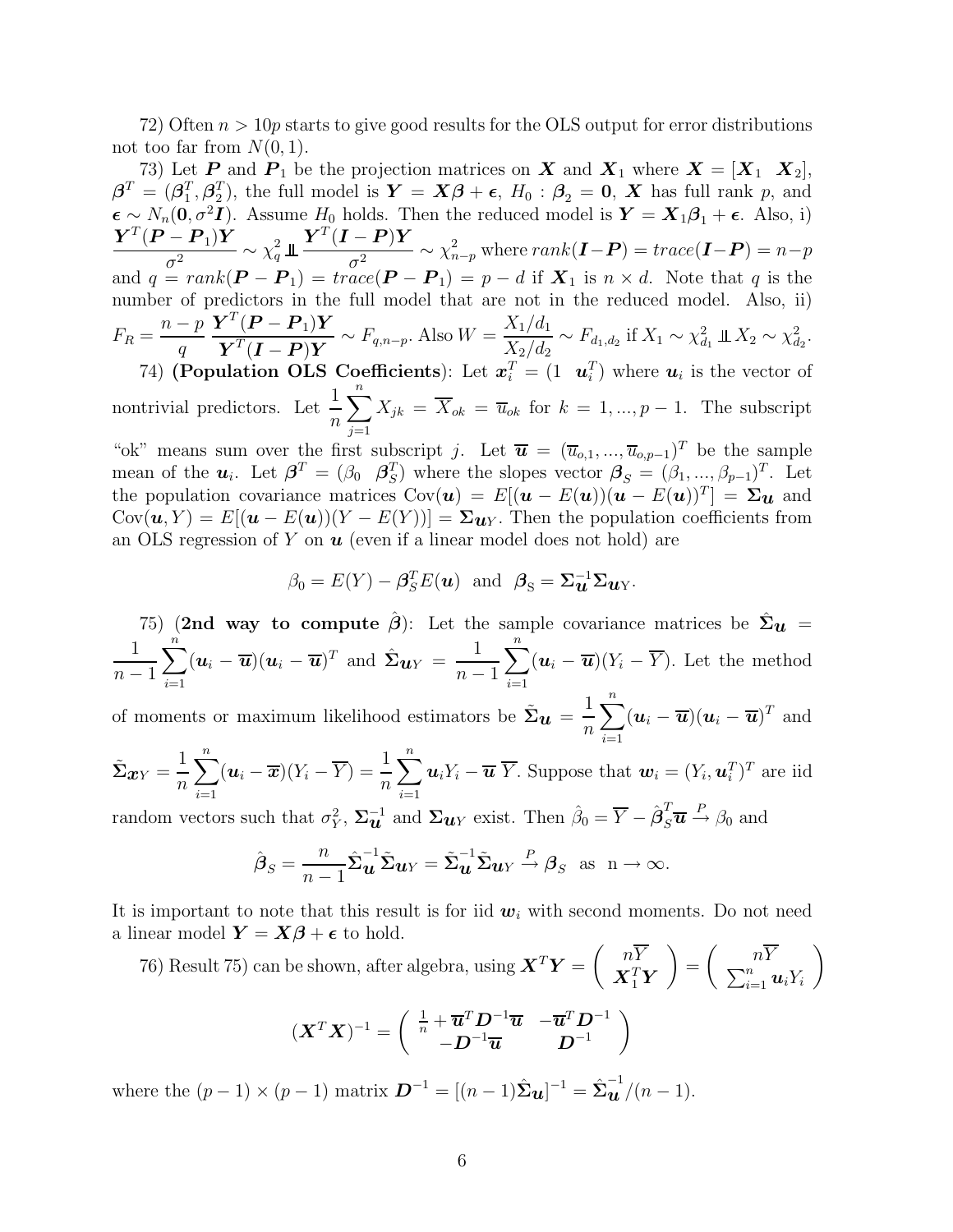77) Generalized Cochran's Theorem: Let  $Y \sim N_n(\mu, \Sigma)$ . Let  $A_i = A_i^T$  have rank  $r_i$  for  $i = 1, ..., k$ , and let  $\mathbf{A} = \sum_{i=1}^k A_i = \mathbf{A}^T$  have rank r. Then  $\mathbf{Y}^T \mathbf{A}_i \mathbf{Y} \sim$  $\chi^2(r_i,\frac{1}{2})$ 2  $\mu^T A_i \mu$ ), and the  $\bm{Y}^T A_i \bm{Y}$  are independent, and  $\bm{Y}^T A \bm{Y} \sim \chi^2(r, \frac{1}{2} \mu^T A \mu)$ , iff I) any 2 of a)  $A_i\Sigma$  are idempotent  $\forall i$ , b)  $\mathbf{A}_i \Sigma \mathbf{A}_j = \mathbf{0} \quad \forall i < j,$ c)  $\mathbf{A}\Sigma$  is idempotent

are true; or II) c) is true and d)  $r = \sum_{i=1}^{k} r_i$ ;

or III) c) is true and e)  $A_1\Sigma$ , ..,  $A_{k-1}\Sigma$  are idempotent and  $A_k\Sigma \geq 0$  is singular.

78) Distribution of  $F_R$  under normality when  $H_0$  may not hold: Assume  $\mathbf{Y} = \mathbf{X}\boldsymbol{\beta} + \boldsymbol{\epsilon}$  where  $\boldsymbol{\epsilon} \sim N_n(\mathbf{0}, \sigma^2 \mathbf{I})$ . Let  $\mathbf{X} = [\mathbf{X}_1 \ \mathbf{X}_2]$  be full rank, and let the reduced model  $Y = X_1 \beta_1 + \epsilon$ . Then

$$
F_R = \frac{\boldsymbol{Y}^T (\boldsymbol{P} - \boldsymbol{P}_1) \boldsymbol{Y} / q}{\boldsymbol{Y}^T (\boldsymbol{I} - \boldsymbol{P}) \boldsymbol{Y} / (n - p)} \sim F\left(q, n - p, \frac{\boldsymbol{\beta}^T \boldsymbol{X}^T (\boldsymbol{P} - \boldsymbol{P}_1) \boldsymbol{X} \boldsymbol{\beta}}{2\sigma^2}\right)
$$

where  $F(d_1, d_2, \gamma)$  is a noncentral F distribution with  $d_1$  and  $d_2$  numerator and denominator degrees of freedom and noncentrality parameter  $\gamma$ . If  $H_0$  :  $\beta_2 = 0$  is true, then  $\gamma=0.$ 

79)  $Y \sim F(d_1, d_2) \sim F(d_1, d_2, 0)$ . Let  $X_1 \sim \chi^2(d_1, \gamma) \perp X_2 \sim \chi^2(d_2, 0)$ . Then  $W = \frac{X_1/d_1}{X_1/d_1}$  $\frac{X_1/\alpha_1}{X_2/d_2} \sim F(d_1, d_2, \gamma).$ 

80) Suppose  $Y \perp \!\!\!\!\perp u | \mathbf{u}^T \boldsymbol{\beta}_U$ , e.g.  $Y_i = \beta_0 + \mathbf{u}_i^T \boldsymbol{\beta}_U + \epsilon_i$ , or  $Y_i = m(\mathbf{u}_i^T \boldsymbol{\beta}_U) + \epsilon_i$ , or a GLM (generalized linear model). If the  $u_i$  are iid from an elliptically contoured distribution, then often the OLS estimator  $\hat{\boldsymbol{\beta}}_S \stackrel{P}{\rightarrow} c\boldsymbol{\beta}_U$  for some constant  $c \neq 0$ .

81) Let  $\boldsymbol{\beta}^T = (\beta_0 \ \beta_U^T)$  and suppose the full model is  $Y \perp \boldsymbol{u} | (\beta_0 + \boldsymbol{u}^T \boldsymbol{\beta}_U)$ . Consider testing  $\mathbf{C}\boldsymbol{\beta}_{U} = \mathbf{0}$ . Let the full model be  $Y \perp \!\!\!\perp \mathbf{u} | (\beta_0 + \mathbf{u}_R^T \boldsymbol{\beta}_R + \mathbf{u}_O^T \boldsymbol{\beta}_O)$ , and let the reduced model be  $Y \perp \!\!\!\perp u | (\beta_0 + u_R^T) \mathcal{B}_R$  where  $u^T = (u_R^T u_O^T)$  and  $u_O$  denotes the terms outside of the reduced model. Notice that OLS ANOVA F test corresponds to Ho:  $\beta_U = 0$  and uses  $L = I_{p-1}$ . The tests for Ho:  $\beta_i = 0$  use  $L = (0, ..., 0, 1, 0, ..., 0)$  where the 1 is in the ith position and are equivalent to the OLS t tests. The test Ho:  $\beta_{\scriptscriptstyle O} = 0$  uses  $L = [0 I_j]$ if  $\beta_o$  is a  $j \times 1$  vector.

82) Assume  $Y \perp \!\!\!\perp u | (\beta_0 + \beta_U^T u)$ , which is equivalent to  $Y \perp \!\!\!\perp u | \beta_U^T u$ . Let the population OLS residual

$$
v = Y - \beta_0 - \boldsymbol{\beta}_S^T \boldsymbol{u}
$$

with

$$
\tau^2 = E[(Y - \beta_0 - \boldsymbol{\beta}_S^T \boldsymbol{u})^2] = E(v^2),
$$

and let the OLS residual be

$$
r = Y - \hat{\beta}_0 - \hat{\boldsymbol{\beta}}_S^T \boldsymbol{u}.
$$
 (1)

Then under regularity conditions, results  $i$  – iv) below hold.

i) Li and Duan (1989): The OLS slopes estimator  $\beta_S = c\beta_U$  for some constant c.

ii) Li and Duan (1989) and Chen and Li (1998):

$$
\sqrt{n}(\hat{\boldsymbol{\beta}}_S - c\boldsymbol{\beta}_U) \stackrel{D}{\rightarrow} N_{p-1}(\mathbf{0}, \mathbf{C}_{OLS})
$$